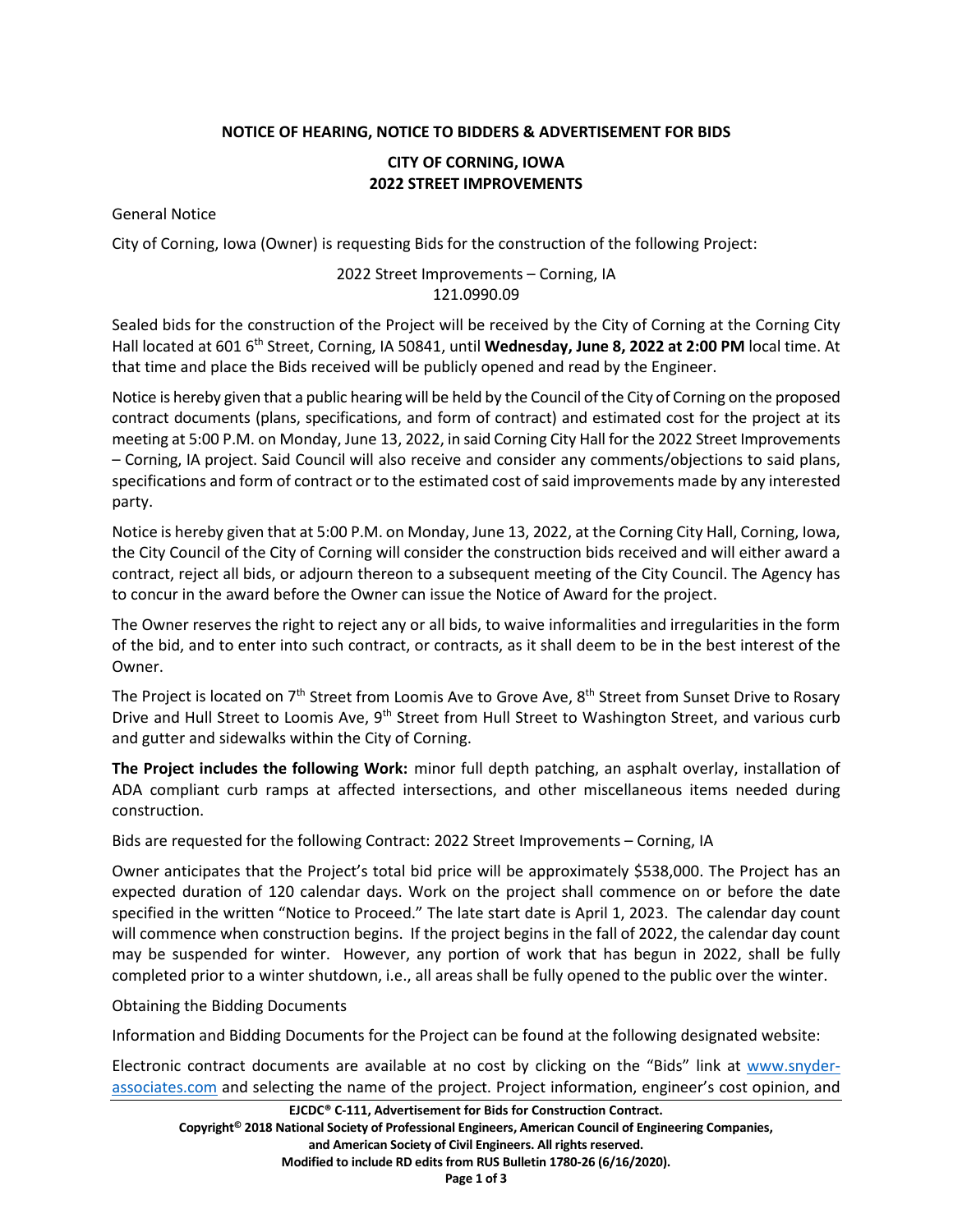plan holder information is also available at no cost at this website. Downloads require the user to register for a free membership of QuestCDN at [www.questcdn.com](http://www.questcdn.com/)

Bidding Documents may be downloaded from the designated website. Prospective Bidders are urged to register with the designated website as a plan holder, even if Bidding Documents are obtained from a plan room or source other than the designated website in either electronic or paper format. The designated website will be updated periodically with addenda, lists of registered plan holders, reports, and other information relevant to submitting a Bid for the Project. All official notifications, addenda, and other Bidding Documents will be offered only through the designated website. Neither Owner nor Engineer will be responsible for Bidding Documents, including addenda, if any, obtained from sources other than the designated website.

The Issuing Office for the Bidding Documents is Snyder & Associates, Inc, 1800 West 22<sup>nd</sup> Street, Suite 200, Atlantic, IA 50022, Engineer: Dave Sturm, PE, PLS 712.243.6505, [davesturm@snyder-associates.com](mailto:davesturm@snyder-associates.com)

Prospective Bidders may obtain or examine the Bidding Documents at the Issuing Office on Monday through Friday between the hours of 8:00 AM – 5:00 PM and may obtain copies of the Bidding Documents from the Issuing Office as described below. Partial sets of Bidding Documents will not be available from the Issuing Office. Neither Owner nor Engineer will be responsible for full or partial sets of Bidding Documents, including addenda, if any, obtained from sources other than the Issuing Office.

Printed copies of the Bidding Documents may be obtained from the Issuing Office by paying a deposit of \$0.00 for each set.

A Bid must be accompanied by Bid security as required by Iowa Code section 26.8, as security that the successful bidder will enter into a contract for the work bid upon and will furnish after the award of contract a corporate surety bond, acceptable to the Owner, for the faithful performance of the contract, in an amount equal to one hundred percent of the amount of the contract. The bid security shall be made payable to Owner in an amount of five (5) percent of Bidder's maximum Bid price (determined by adding the base bid and all alternates) and shall be in the form of a cashier's check or certified check drawn on a state-chartered or federally chartered bank, or a certified share draft drawn on a state-chartered or federally chartered credit union, or a Bid bond (on the form included in the Bidding Documents) issued by a surety meeting the requirements of Paragraphs 6.01 of the General Conditions.

Instructions to Bidders.

For all further requirements regarding bid submittal, qualifications, procedures, and contract award, refer to the Instructions to Bidders that are included in the Bidding Documents.

To the extent required by Iowa law, a resident bidder shall be allowed a preference as against a nonresident bidder from a state or foreign country if that state or foreign country gives or requires any preference to bidders from that state or foreign country, including but not limited to any preference to bidders, the imposition of any type of labor force preference or any other form of preferential treatment to bidders or laborers from that state or foreign country. The preference allowed shall be equal to the preference given or required by the state or foreign country in which the nonresident bidder is a resident. In the instance of a resident labor force preference, a nonresident bidder shall apply the same resident labor force preference to a public improvement in this state as would be required in the construction of a public improvement by the state or foreign country in which the nonresident bidder is a resident. Failure to submit a fully completed Bidder Status Form with the Proposal may result in the Proposal being deemed nonresponsive and rejected.